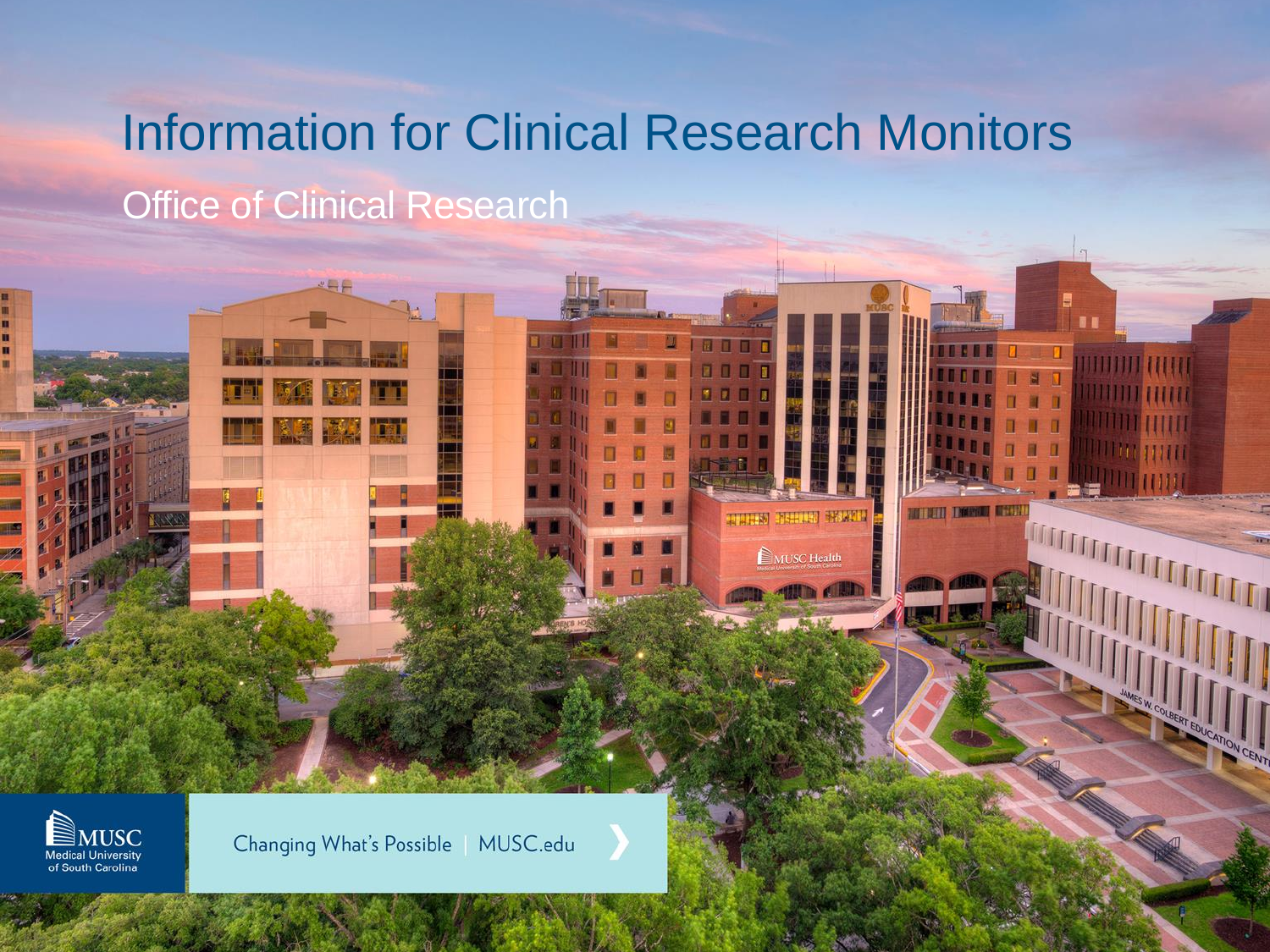## **Welcome to MUSC**

On behalf of the Office of Clinical Research (OCR), welcome to the Medical University of South Carolina!

The OCR has created this Information for Clinical Research Monitors document in order to provide some key information needed to help get you ready to monitor research data at MUSC.

We value the sponsors and contract research organizations that partner with MUSC on the cutting edge clinical research that offers new treatments and hope to our patients. Thank you for helping to ensure the safety of our subjects and the integrity of our research data.

Sincerely,

**Signe Denmark, MS, CCRP** Associate Director, Research Opportunities & Collaborations 843.792.4146 [denmarks@musc.edu](mailto:denmarks@musc.edu)

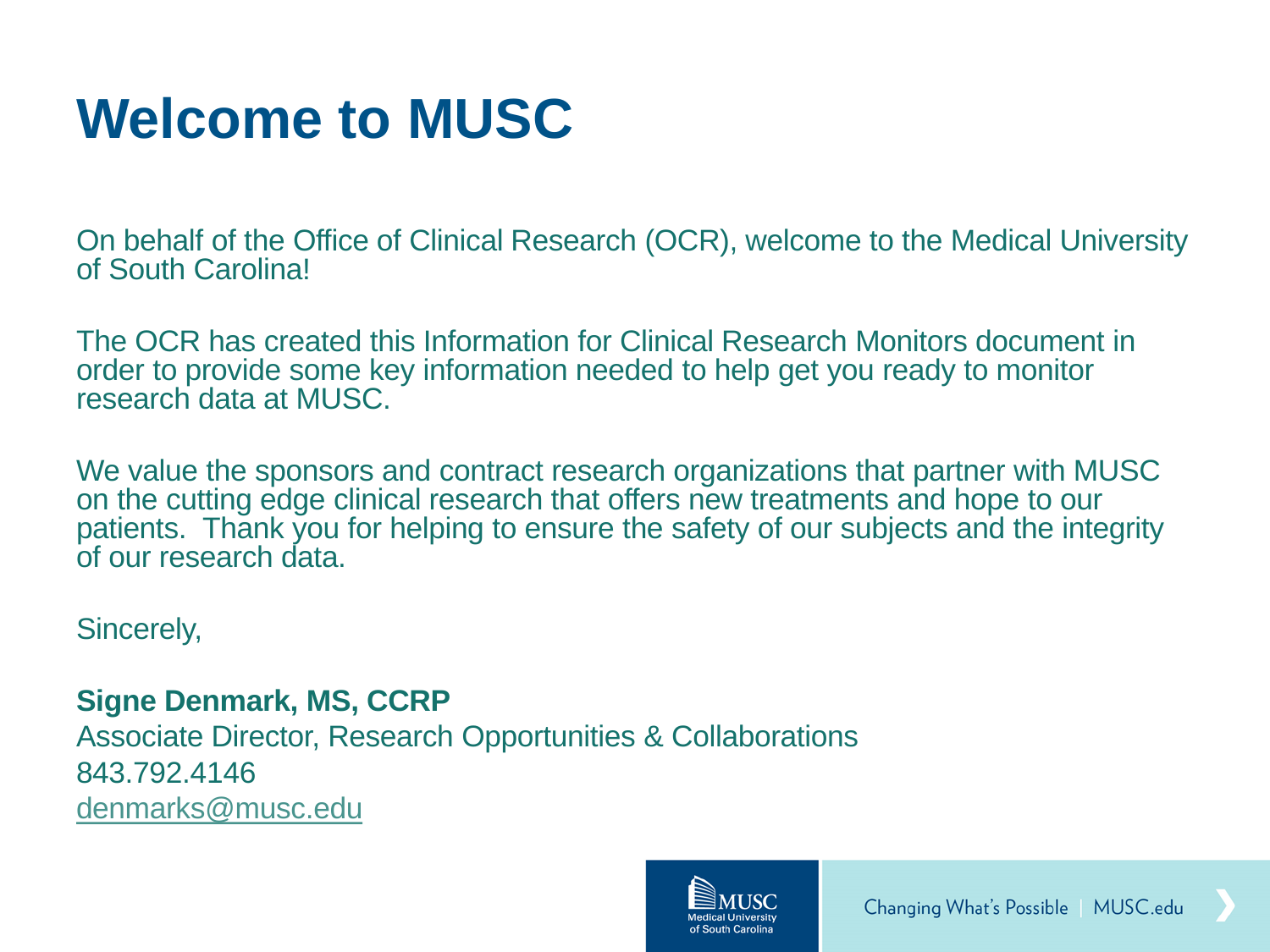### About the Office of Clinical Research

The [Office of Clinical Research](http://academicdepartments.musc.edu/research/ocr/) (OCR) provides a centralized office for industry sponsor and contract research organization relations, clinical research billing and financial compliance, and research education at the Medical University of South Carolina.

The purpose of the OCR is to provide an effective and efficient infrastructure to support MUSC investigators in developing, implementing, and reporting on clinical research studies at MUSC.

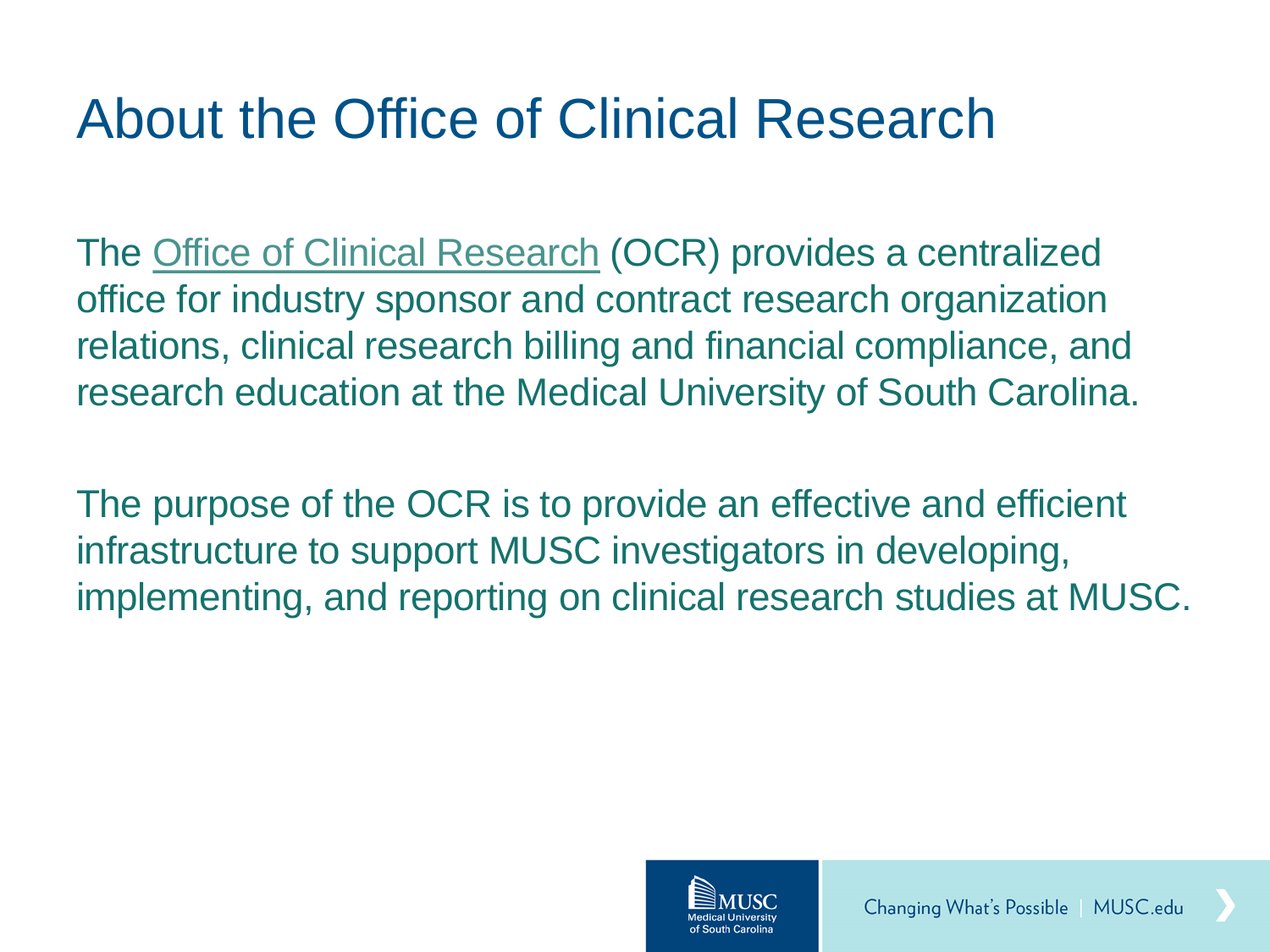### Electronic Health Record (EHR) Access & Security Requirements

MUSC adheres to all state and federal laws as well as all other applicable regulatory requirements in recognition that medical records are confidential and shall not be released or disclosed to any unauthorized persons.

An Epic Tip Sheet entitled "External Research Monitors: Accessing Research Participant Records" is available from the research team you are working with once you are on site to monitor study patients



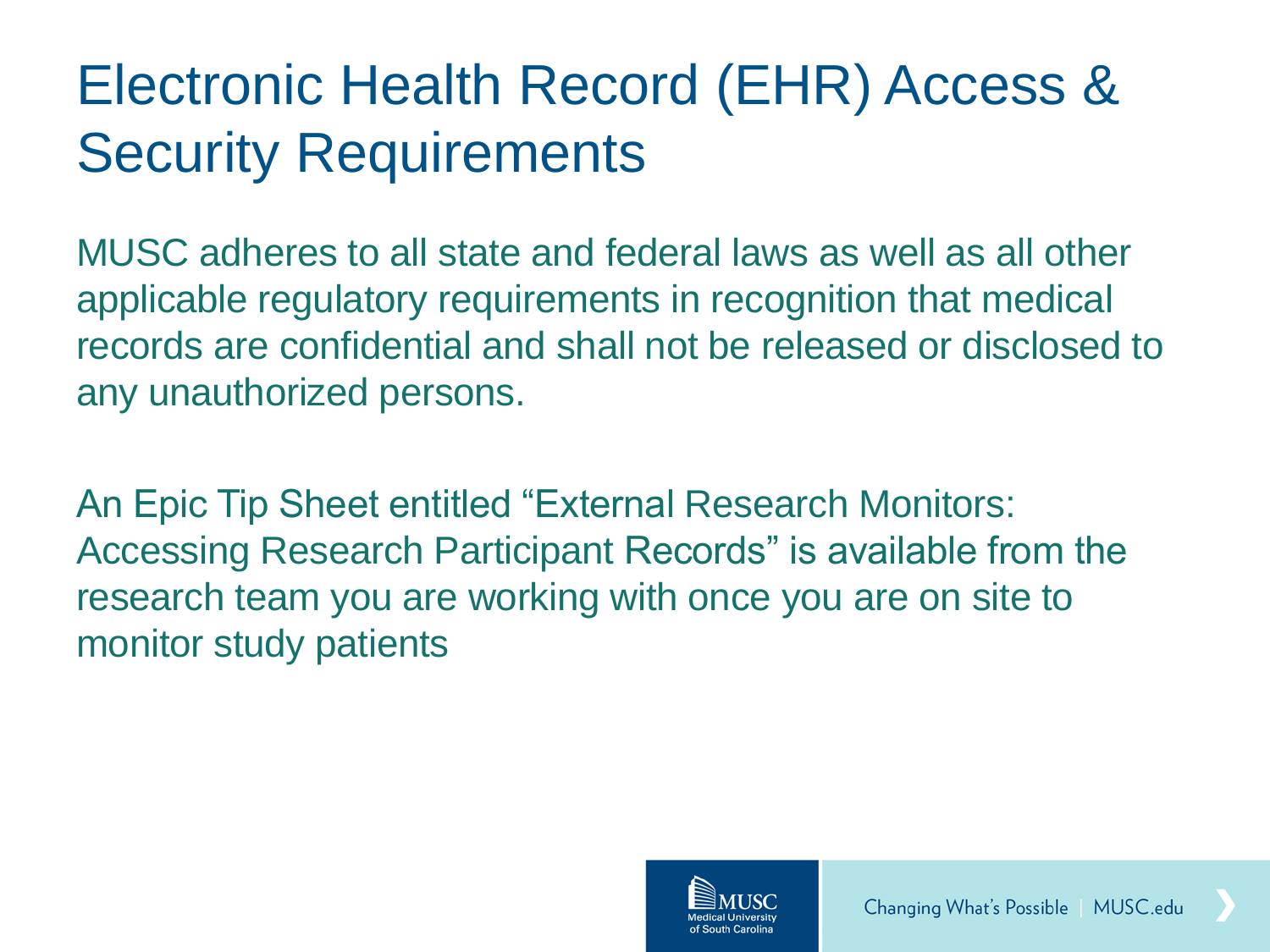### Process to request new EHR Access for external research monitor

- 1. MUSC research staff will Request New Account within Epic **CareLink**
- 2. Basic external research monitor information (name, work email, work phone) will be entered by the research team to complete the request
- 3. A member of the MUSC Epic Research team will email the research monitor login information (user name and password) as well as the study team to inform them of account creation

*Please work with your MUSC study team well in advance of your visit to allow adequate time to complete the access request process (at least 10 business days)*

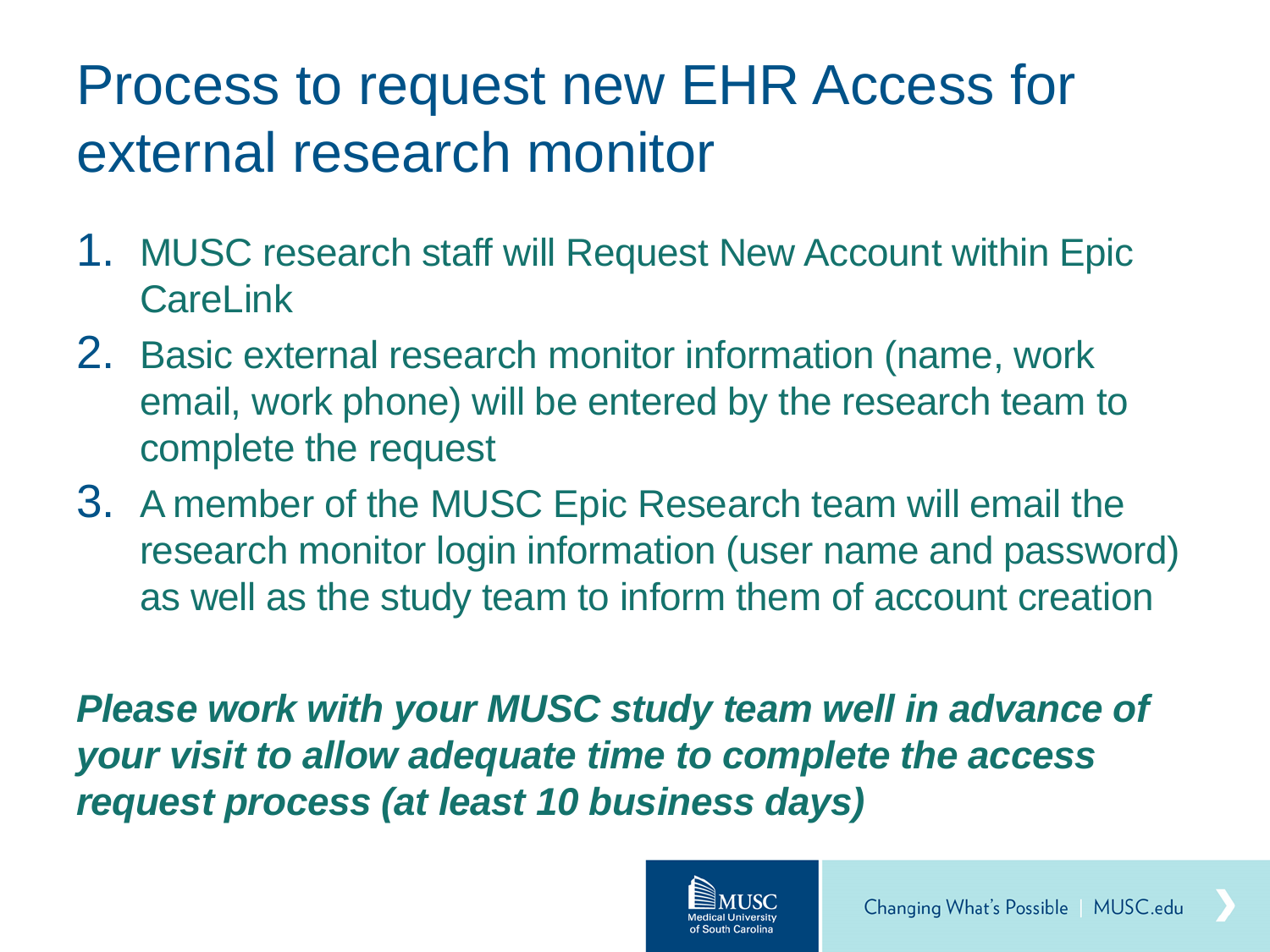# Investigational Drug Services (IDS)

#### **Office hours and general information:**

- IDS is open Monday through Friday, 8AM to 4:30PM, and is closed on major holidays.
- The shipping address is 169 Ashley Avenue, MH Room 161, Charleston, SC 29425.

#### **Monitor visits:**

- Routine monitor visits must be scheduled through the coordinator at least a month in advance as the schedule fills up very quickly.
- One day of the week is blocked from scheduling monitor visits and may change periodically due to fluctuations in dispensing volume.
- Appointments for initial monitor visits (following enrollment of the first patient of a study) can be made as soon as the patient is enrolled via your coordinator.
- **Appointments with IDS are scheduled between the hours of 11:00AM and 3:00PM**. Please contact the research coordinator as they are responsible for scheduling appointments and will coordinate the IDS visit. (This applies to unblinded monitors as well.)

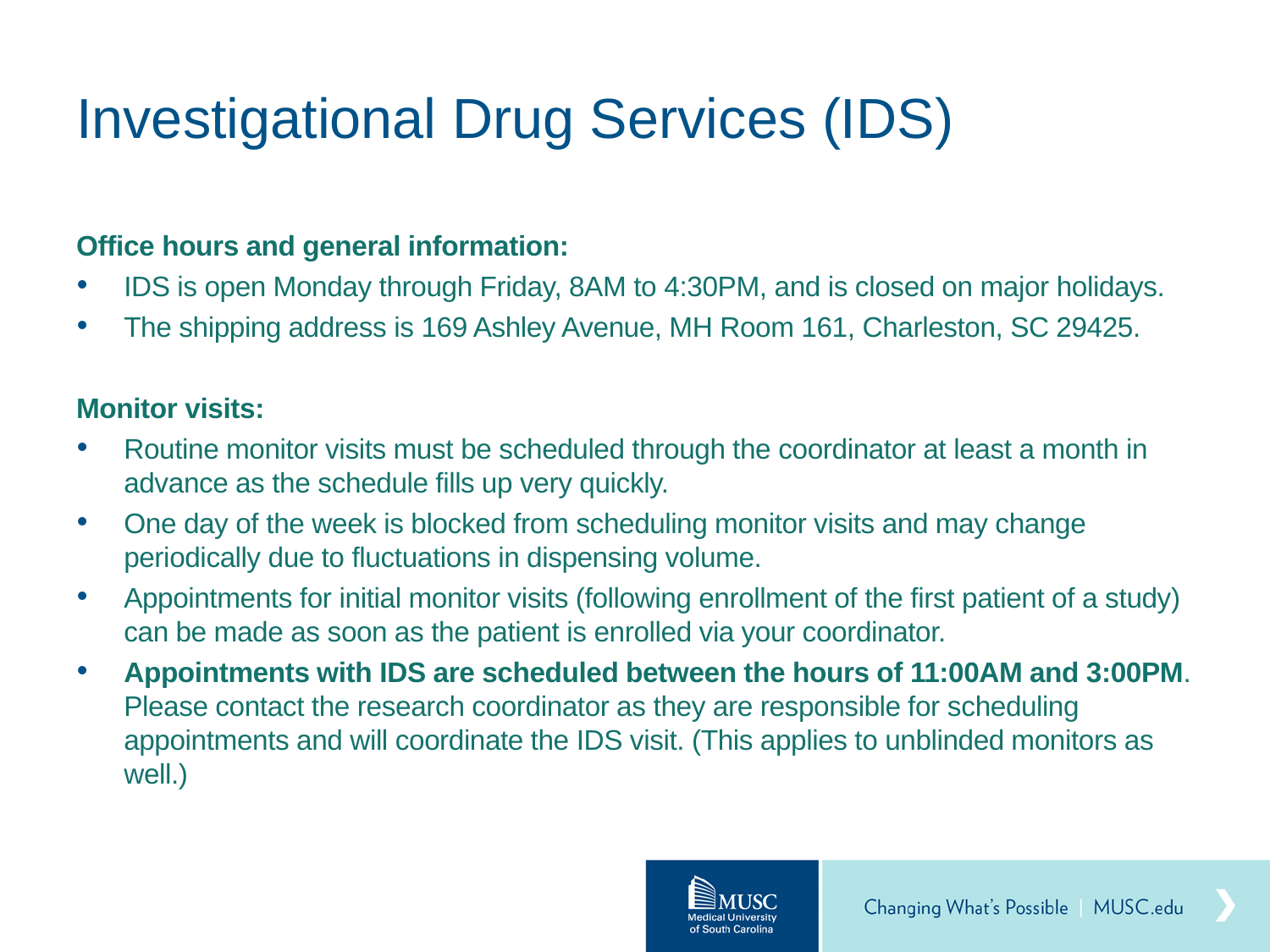## MUSC Campus Information

### **MUSC Maps and Parking**

[http://www.muschealth.org/patients-visitors/patient](http://www.muschealth.org/patients-visitors/patient-information/parking.html)[information/parking.html](http://www.muschealth.org/patients-visitors/patient-information/parking.html)

### **MUSC Campus Bus Schedule**

[http://academicdepartments.musc.edu/vpfa/operations/Transporta](http://academicdepartments.musc.edu/vpfa/operations/Transportation/bus.htm) [tion/bus.htm](http://academicdepartments.musc.edu/vpfa/operations/Transportation/bus.htm)

### **On Campus Dining**

<http://www.muschealth.org/nutrition/index.html#dining>

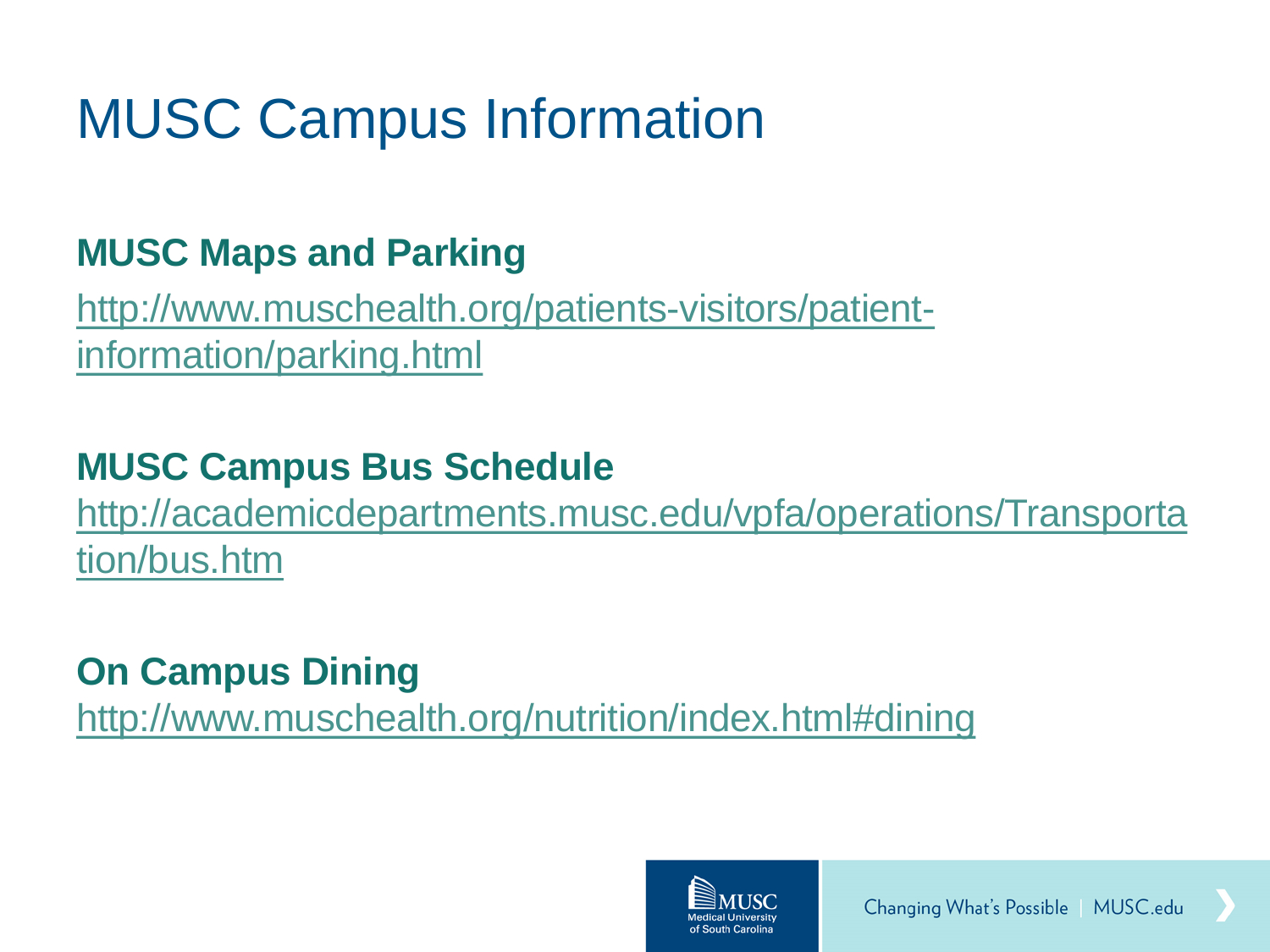## Information for your stay in Charleston

**Charleston Visitor's Bureau** <http://www.charlestoncvb.com/>

**Hotels** [http://www.campustravel.com/university/musc/visit\\_musc.html](http://www.campustravel.com/university/musc/visit_musc.html)

#### **Off Campus Dining:**

Halo<http://www.halocharleston.com/> 170 Ashley Avenue Charleston, SC 29403 Located across Ashley Avenue from the MUSC library.

Hominy Grill<http://hominygrill.com/> 207 Rutledge Ave. Charleston, SC 29403 Located a few blocks away from campus.

The Wickliffe House<http://www.wickliffehouse.com/> 178 Ashley Avenue Charleston, SC 29403 Located across Ashley Avenue from the MUSC library.

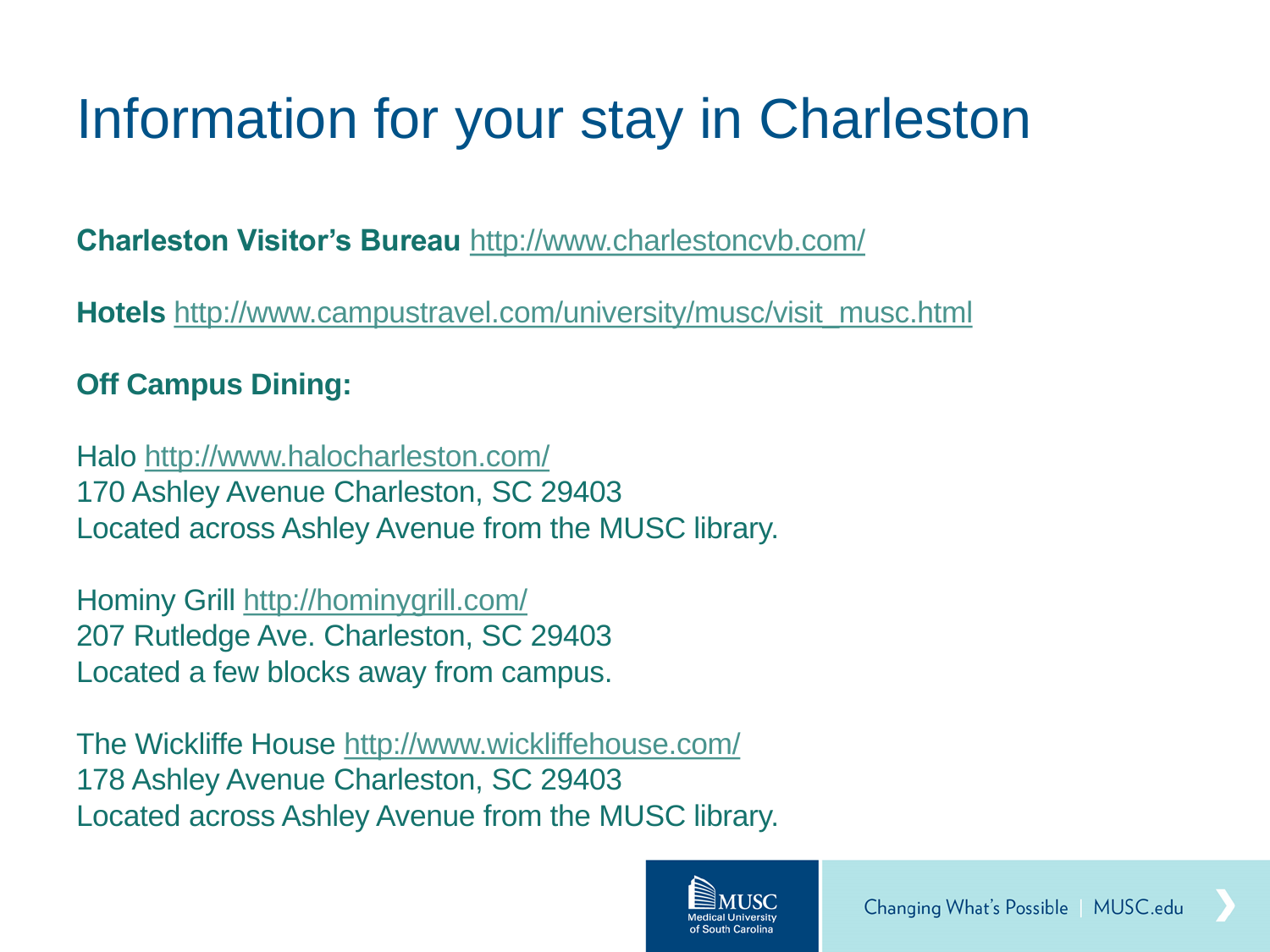### MUSC Industry Research Liaisons

The Office of Clinical Research welcomes any feedback or suggestions from our clinical research collaborators.

#### **Signe Denmark, MS, CCRP**

Associate Director, Research Opportunities & Collaborations 843.792.4146

[denmarks@musc.edu](mailto:denmarks@musc.edu)

#### **Amanda Cameron, MPH, CPH, CCRP**

Program Manager, Research Opportunities & Collaborations 843.792.3131

[cameroa@musc.edu](mailto:cameroa@musc.edu)